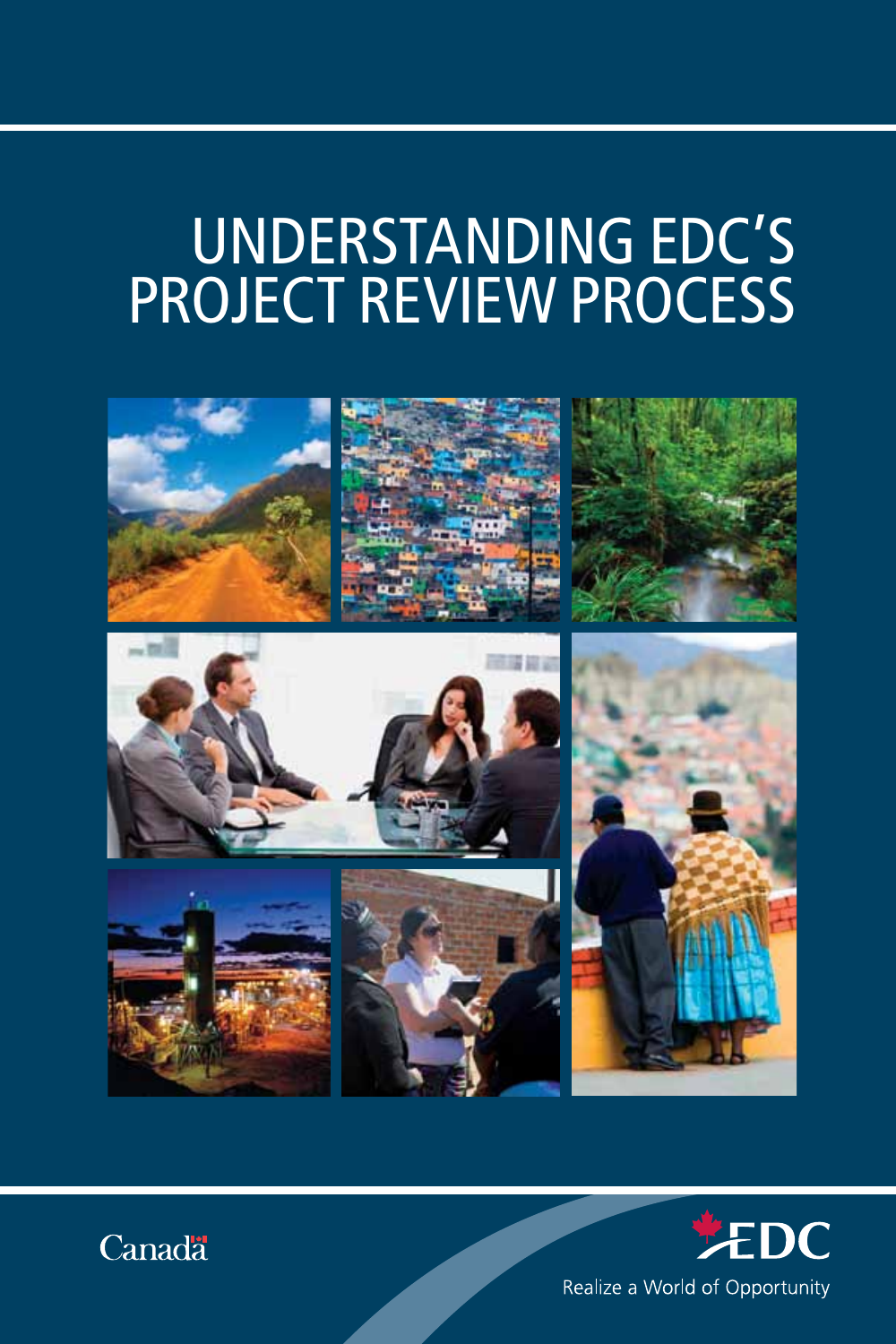## Starting with the basics

Every project that we evaluate for financing is different. Some projects will have a greater impact on the local community and environment, while others will have less.

We classify projects that are most likely to have significant adverse environmental or social effects as Category A projects; and those with lesser environmental and social effects are classified as Category B or C projects.

For the purposes of illustration, this guide will walk you through the steps of the typical review process for Category A projects. In order to qualify for financing from EDC, a project must meet the environmental and social performance criteria that are laid out in the International Finance Corporation (IFC) Performance Standards, the Equator Principles, as well as EDC's own Corporate Social Responsibility and legal directives.

As a first step, EDC pre-qualifies all business plans to ensure there are no credit issues. At a high level, we then look for areas that may not be aligned with our internal policies on human rights, environmental and social responsibility. Depending on the degree to which projects measure up to the internationallyrecognized standards noted above, we will either engage project sponsors in further dialogue, discuss ways to deal with any serious issues, or, if gaps cannot be addressed, we decline the project outright.

project sponsors to ensure each project aligns with international best practice.

EDC works with

### Taking a closer look

Should we proceed to the next stage, EDC takes an in-depth look at the project design and evaluates the Environmental and Social Impact Assessment provided by the project developer/sponsor. The goal here is to scrutinize the specific environmental and social impacts the project is likely to cause and to address these and other issues identified in the review process.

To assist us at this stage, a lender's group, of which EDC is a member, hires a number of specialized advisors to assist with a more detailed review. This includes an independent environmental and social expert to provide unbiased input about the project's potential impacts, adequacy of the mitigation measures and the project's ability to meet international standards. The overall due diligence process also involves assessment of technical, financial, human resource, legal and host country issues that may arise when the project is implemented. Ultimately, the results of the assessment will feed into a term sheet that outlines the terms and conditions of financing, including elements such as the payment period and size of the reserve account.

When we are certain that our expectations for transparency, accountability, environmental and social responsibility and community involvement can be met, we begin to map out our requirements for implementation.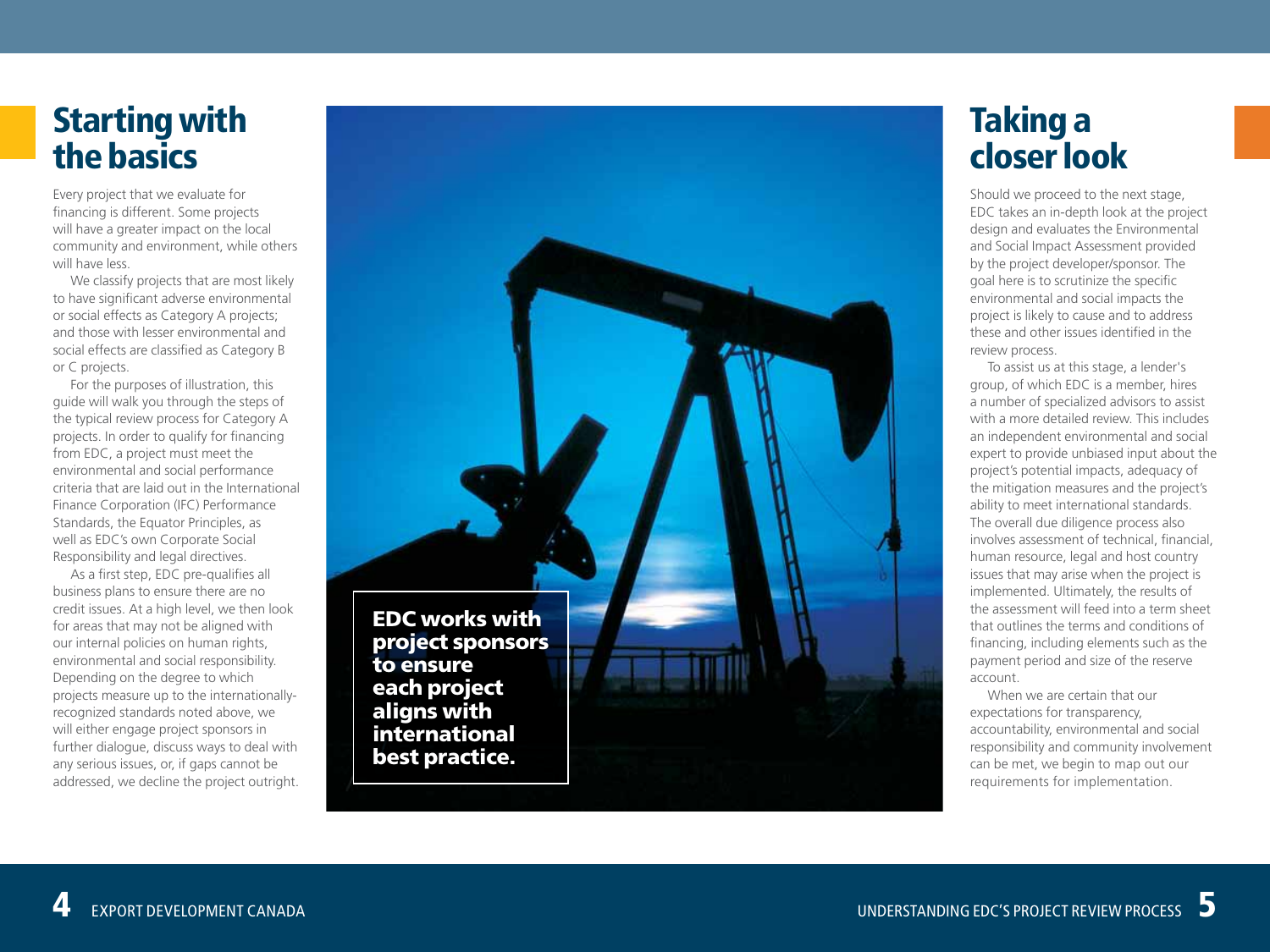## Export Development Canada (EDC) is Canada's export credit agency.

We provide innovative financing, insurance and risk management solutions to help Canadian exporters and investors expand their international business.

We offer financial support for industrial, commercial and infrastructure-related projects, including physical development, major extensions and transformation-conversion projects.

### Our approach to project reviews

As part of its project review process, EDC assesses the benefits to the Canadian economy, evaluates the project's environmental and social impacts, and examines its technical, credit and commercial aspects.

This guide aims to provide you with a more detailed understanding of our review of environmental and social impacts, key components of EDC's overall assessment of projects.

A project is a physical development that is or will be greenfield, or a major extension or transformation-conversion.

Project reviews are an integral part of

EDC's loan financing process. They provide us with a wide range of information about potential environmental and social impacts, public accountability and business practices, and community relations and investment – information which forms the basis of financing decisions.

The information we gather throughout the project review process is also important because it tells us whether project sponsors share the same corporate goals as we do. Corporate Social Responsibility is deeply engrained in EDC's culture. Therefore, we scrutinize every project proposal to be sure these practices are upheld.

### EDC's Project Review Process

#### **1.** Starting with the basics › **Page 4**

**goals:** To ensure there are no credit issues and to identify areas that may not be aligned with EDC's internal standards on human rights, environmental and social responsibility.

#### **2.** Taking a closer look › **Page 5**

**goals:** To examine in-depth the environmental and social impacts the project is likely to cause and to understand the extent to which the proposed risk mitigation plans will address these issues.

#### **3.** Moving the plan forward › **Page 6**

**goals:** To describe and prioritize additional mitigation measures to meet EDC's requirements.

#### **4.** Monitoring over the long-term › **Page 6**

**goals:** To ensure the project complies with the terms of the loan agreement, for the duration of EDC's support.